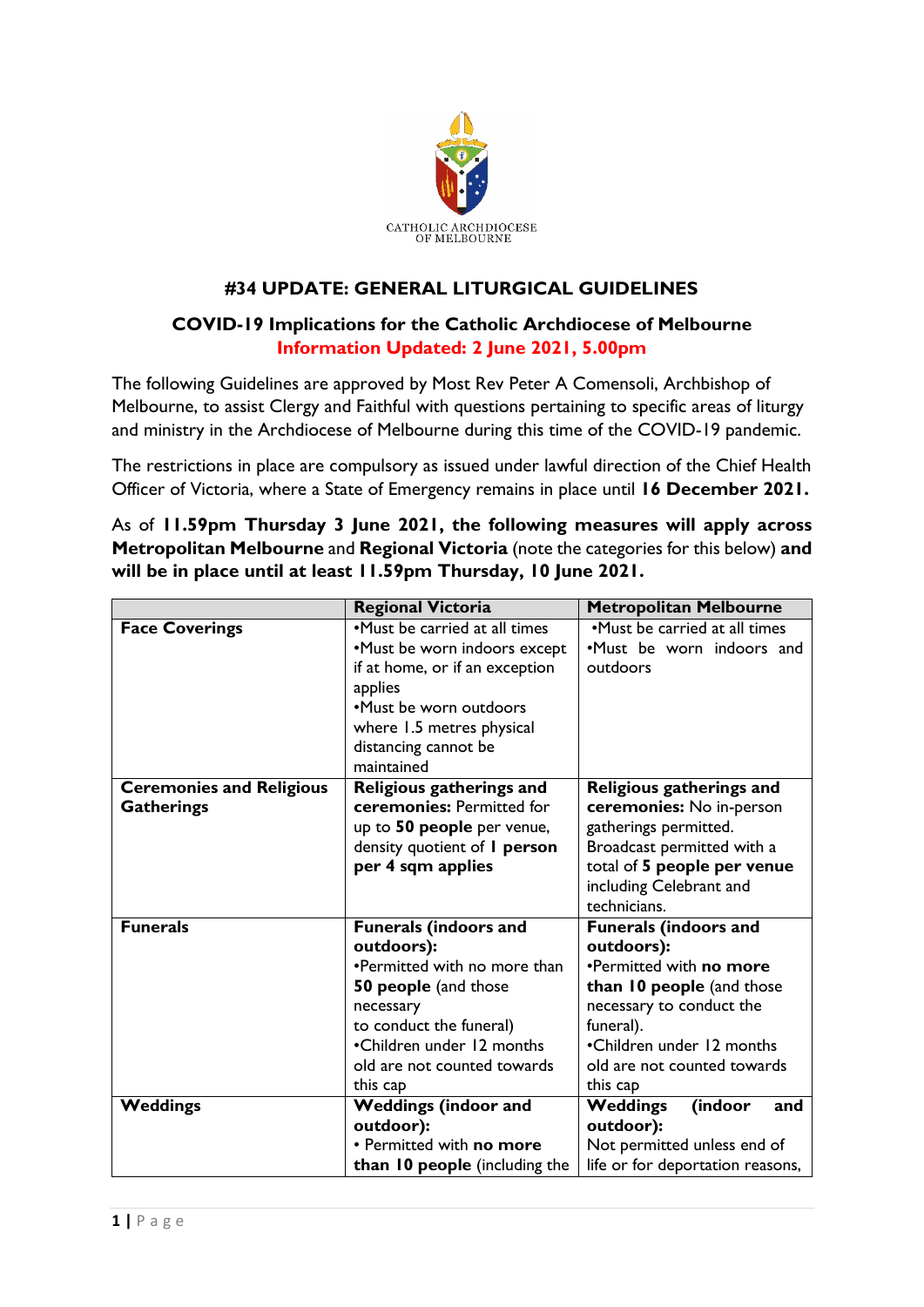|                                  | two persons being married,      | and then may only involve 5                                 |
|----------------------------------|---------------------------------|-------------------------------------------------------------|
|                                  | celebrant, two witnesses)       | persons (including the two                                  |
|                                  | • These settings apply to any   | persons being married,                                      |
|                                  | venue in which a wedding is     | celebrant, two witnesses)                                   |
|                                  | held, except for private        |                                                             |
|                                  | residences where private        |                                                             |
|                                  | gathering limits apply          |                                                             |
| Social gatherings, visitors      | Can leave home for any reason   | <b>Stay home unless:</b>                                    |
| and leaving home                 |                                 | •shopping for necessary goods                               |
|                                  |                                 | and services (one person per                                |
|                                  |                                 | household, once per day, a                                  |
|                                  |                                 | support person can accompany                                |
|                                  |                                 | if required)                                                |
|                                  |                                 | • caregiving or compassionate                               |
|                                  |                                 | reasons                                                     |
|                                  |                                 | • authorised work or                                        |
|                                  |                                 | permitted education, or work                                |
|                                  |                                 | interstate                                                  |
|                                  |                                 | • exercise (up to two hours,                                |
|                                  |                                 | with one other person or                                    |
|                                  |                                 | members of your household)<br>• receive a COVID-19          |
|                                  |                                 | vaccination                                                 |
|                                  |                                 | • other specified reasons                                   |
|                                  |                                 | (specific exemptions apply)                                 |
|                                  |                                 | Intrastate travel:                                          |
|                                  |                                 | <b>Travel limit of 10km from</b>                            |
|                                  |                                 | place of primary residence,                                 |
|                                  |                                 | except:                                                     |
|                                  |                                 | • to access necessary goods                                 |
|                                  |                                 | and services where those                                    |
|                                  |                                 | goods and services cannot be                                |
|                                  |                                 | accessed closer than 10km                                   |
|                                  |                                 | from home.                                                  |
|                                  |                                 |                                                             |
|                                  |                                 | • to visit an intimate partner                              |
|                                  |                                 | • to visit a person in your<br>"single bubble" . allowed to |
|                                  |                                 | travel for authorised work and                              |
|                                  |                                 |                                                             |
|                                  |                                 | permitted education<br>• work at an interstate              |
|                                  |                                 |                                                             |
|                                  |                                 | location (where permitted by<br>another state)              |
|                                  |                                 | • care and compassionate                                    |
|                                  |                                 | reasons (specific exemptions                                |
|                                  |                                 | apply                                                       |
| <b>Private Gatherings in the</b> | Only<br>Not permitted<br>single | Not permitted Only<br>single                                |
| home                             | bubble permitted.               | bubble permitted.                                           |
| <b>Public Gatherings</b>         | Permitted for up to 10 people   | Not permitted                                               |
| (park, beach etc)                |                                 |                                                             |
| <b>Care Facility Visitors</b>    | Visitors permitted into aged    | Visitors permitted into aged                                |
|                                  | care or other care facility     | care or other care facility                                 |
|                                  | setting for end-of-life reasons | setting for end-of-life reasons                             |
|                                  | and permitted purposes only     | and permitted purposes only                                 |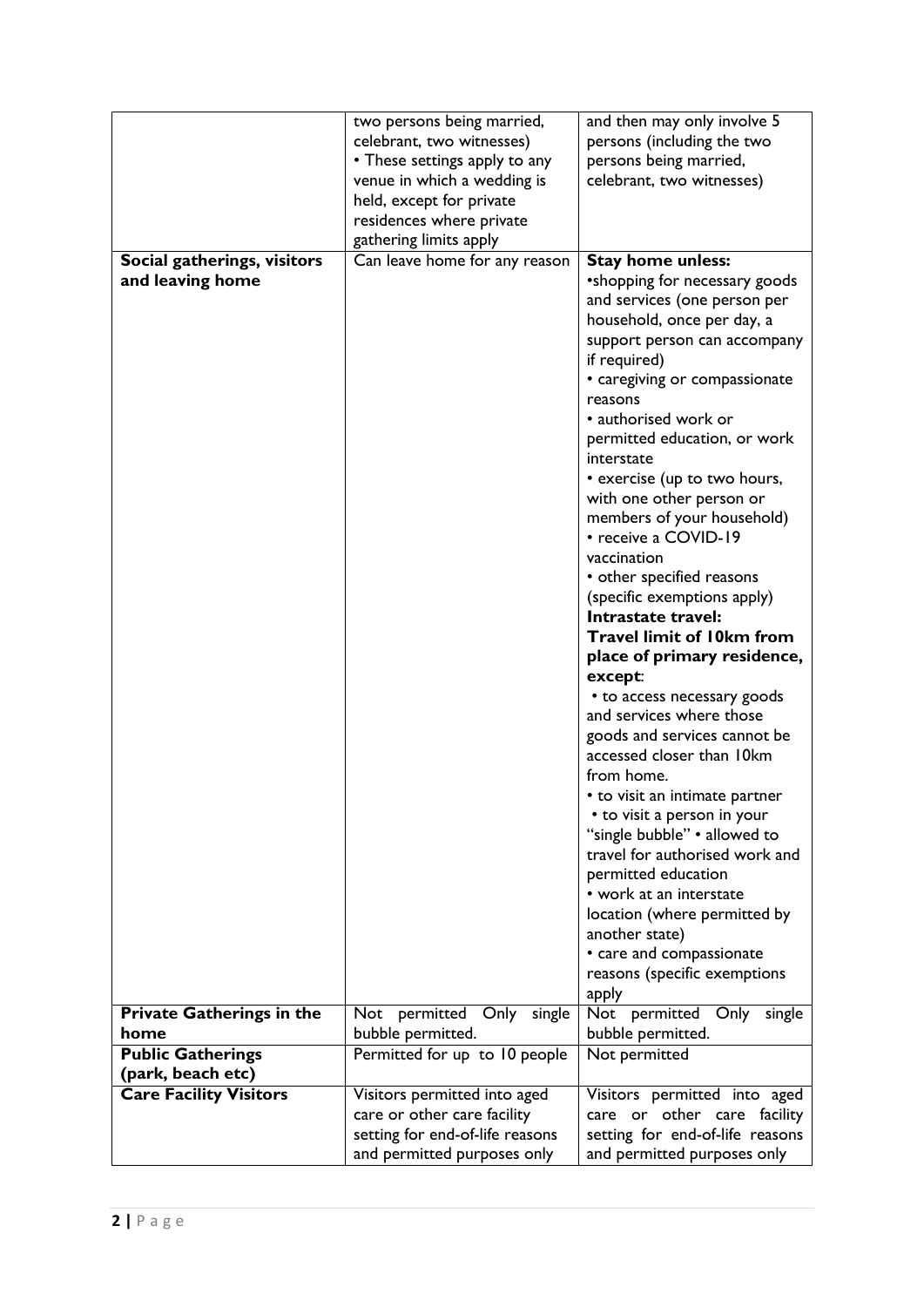| <b>Hospital Visitors</b>  | •Visitors permitted into aged                                   | .Visitors permitted into aged                                   |
|---------------------------|-----------------------------------------------------------------|-----------------------------------------------------------------|
|                           | care or other care facility                                     | care or other care facility                                     |
|                           | setting for end-of-life reasons<br>and permitted purposes only; | setting for end-of-life reasons<br>and permitted purposes only; |
|                           | as a support partner for birth,                                 | as a support partner for birth,                                 |
|                           | or a parent to accompany a                                      | or a parent to accompany a                                      |
|                           | child                                                           | child                                                           |
| Work                      | Capped at 50% or 20 people,                                     | Work from home unless                                           |
|                           | whichever is greater. If you can                                | authorised                                                      |
|                           | work from home you should                                       |                                                                 |
|                           | remain doing so                                                 |                                                                 |
| <b>QR Contact tracing</b> | 15-min threshold removed                                        | 15-min threshold removed                                        |
|                           | All venue attendees must                                        | All venue attendees must                                        |
|                           | register                                                        | register                                                        |

Under no circumstances should anyone awaiting a COVID-19 test verification, including Clergy (even without presenting symptoms) attend a church or parish setting until a diagnosis is confirmed. Additionally, under no circumstances should anyone attend who is closely connected to people who are awaiting test results or who have tested positive.

## **VICTORIA**

We welcome the opening up of our places of worship and opportunities for gathering, but remain mindful and respectful that many in our community will be feeling cautious and anxious in coming weeks, and that density quotients will prevent our full communities gathering as they would wish.

For the time being, all Catholics in Melbourne continue to be dispensed from the obligation to attend Sunday Mass until further directed by the Archbishop. We continue to carry the happy obligation to keep Sunday holy, whether we can attend Mass or not, and can do so by any kind of prayer with members of our household and parish, reading holy scripture, and encouraging one another in our faith. Prayerfully watching an online Mass continues to be a great source of comfort on Sundays.

Where applicable, the following Liturgical Guidelines will apply noting the difference in allowances between Metropolitan Melbourne and Regional Victoria

| <b>Places of</b><br><b>Worship and</b><br><b>Religious</b><br><b>Gatherings</b> | • In Metropolitan Melbourne (indoors or outdoors):<br>No in-person gatherings permitted. Livestreaming and<br>Broadcast is permitted with a total of 5 people present<br>including technicians. |
|---------------------------------------------------------------------------------|-------------------------------------------------------------------------------------------------------------------------------------------------------------------------------------------------|
|                                                                                 | • In Regional Victoria (indoors or outdoors): Permitted<br>for up to 50 people per venue, density quotient of I<br>person per 4 sqm applies                                                     |
|                                                                                 | • Places of worship must use electronic record keeping through<br>the free Victorian Government QR Code Service.<br>coronavirus.vic.gov.au/grcode;                                              |
|                                                                                 | • The 15-min threshold has been removed and all venue<br>attendees must register via the QR Code system                                                                                         |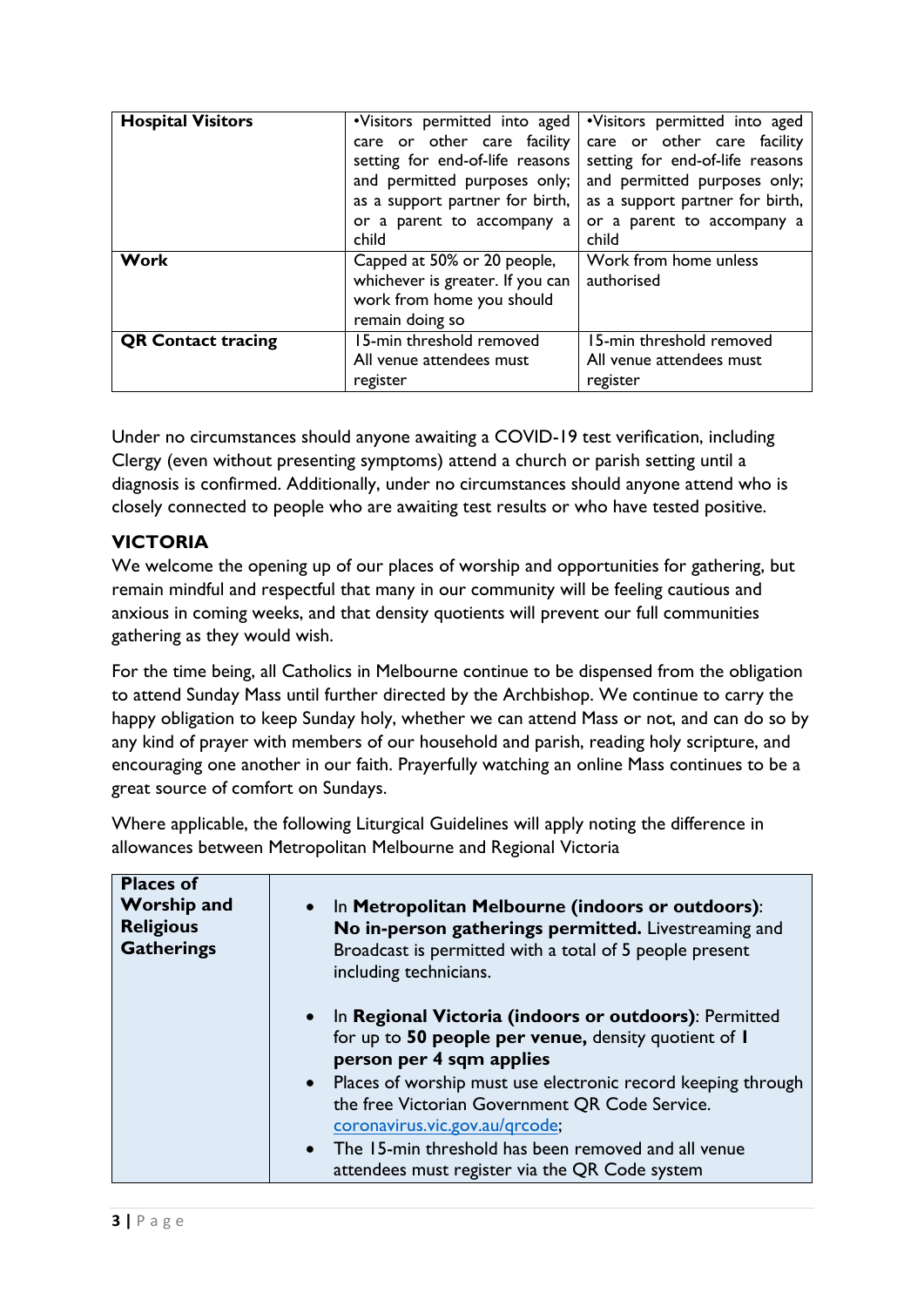|                                                   | Face coverings must be worn indoors unless an exception<br>applies, and outdoors where 1.5 metres physical distancing<br>cannot be maintained;<br>Hygiene precautions must continue to be maintained<br>throughout;<br>A place of worship can have indoor or outdoor religious<br>gatherings at the same time.<br>Places of worship can continue to be open for essential public<br>support services. Essential public support services include<br>food banks, help for people experiencing homelessness or<br>other essential activities. A distance of at least 1.5 metres<br>must be kept between people.<br>Outdoor religious gatherings must be held in an outdoor<br>$\bullet$<br>space that is near to the place of worship hosting the service.<br>This means:<br>- a service could be held on the grounds of a place of<br>worship or in the car park;<br>- a public outdoor space, like a park, close to the place of<br>worship. You may need a permit from your local council. You<br>can find your local council using <i>Know Your Council</i> ;<br>- schools that want to host an outdoor religious ceremony<br>should do so near their place of worship. Schools can find<br>further information on advice for schools and through<br>Melbourne Archdiocese Catholic Schools.                                                                                                                       |
|---------------------------------------------------|---------------------------------------------------------------------------------------------------------------------------------------------------------------------------------------------------------------------------------------------------------------------------------------------------------------------------------------------------------------------------------------------------------------------------------------------------------------------------------------------------------------------------------------------------------------------------------------------------------------------------------------------------------------------------------------------------------------------------------------------------------------------------------------------------------------------------------------------------------------------------------------------------------------------------------------------------------------------------------------------------------------------------------------------------------------------------------------------------------------------------------------------------------------------------------------------------------------------------------------------------------------------------------------------------------------------------------------------------------------------------------------------------------------------|
| <b>General</b><br>Liturgical<br><b>Guidelines</b> | These Liturgical Guidelines are intended to assist Clergy and faithful<br>in the reverent and joyful celebration of Holy Mass while maintaining<br>the health and safety precautions offered through health and<br>government authorities. It is by carefully observing the directives and<br>precautions outlined in this document that the celebration of Mass,<br>even with continued limitations of restrictions, can take place<br>prudently. We look forward to gathering together with all our<br>people to safely celebrate the Eucharistic Sacrifice, but in the<br>meantime we will follow these guidelines with diligence, using<br>common sense and respect for others.<br><b>FACE COVERINGS and SANITISING</b><br>In Metropolitan Melbourne: There are to be no in-person<br>gatherings other than Funerals (see below). Broadcast is<br>permitted with a total of 5 people per venue including<br>Celebrant and technicians. All participants including musicians<br>and technicians for live streaming, and cleaners must wear<br>a face covering when indoors at all times, unless under 12<br>years of age or have a lawful reason not to;<br>For Clergy: Face coverings must be worn as you enter for<br>Mass. They may be removed during the celebration of Mass,<br>but are to be placed back on for the distribution of Holy<br>Communion and at the conclusion of Mass as you process<br>out. |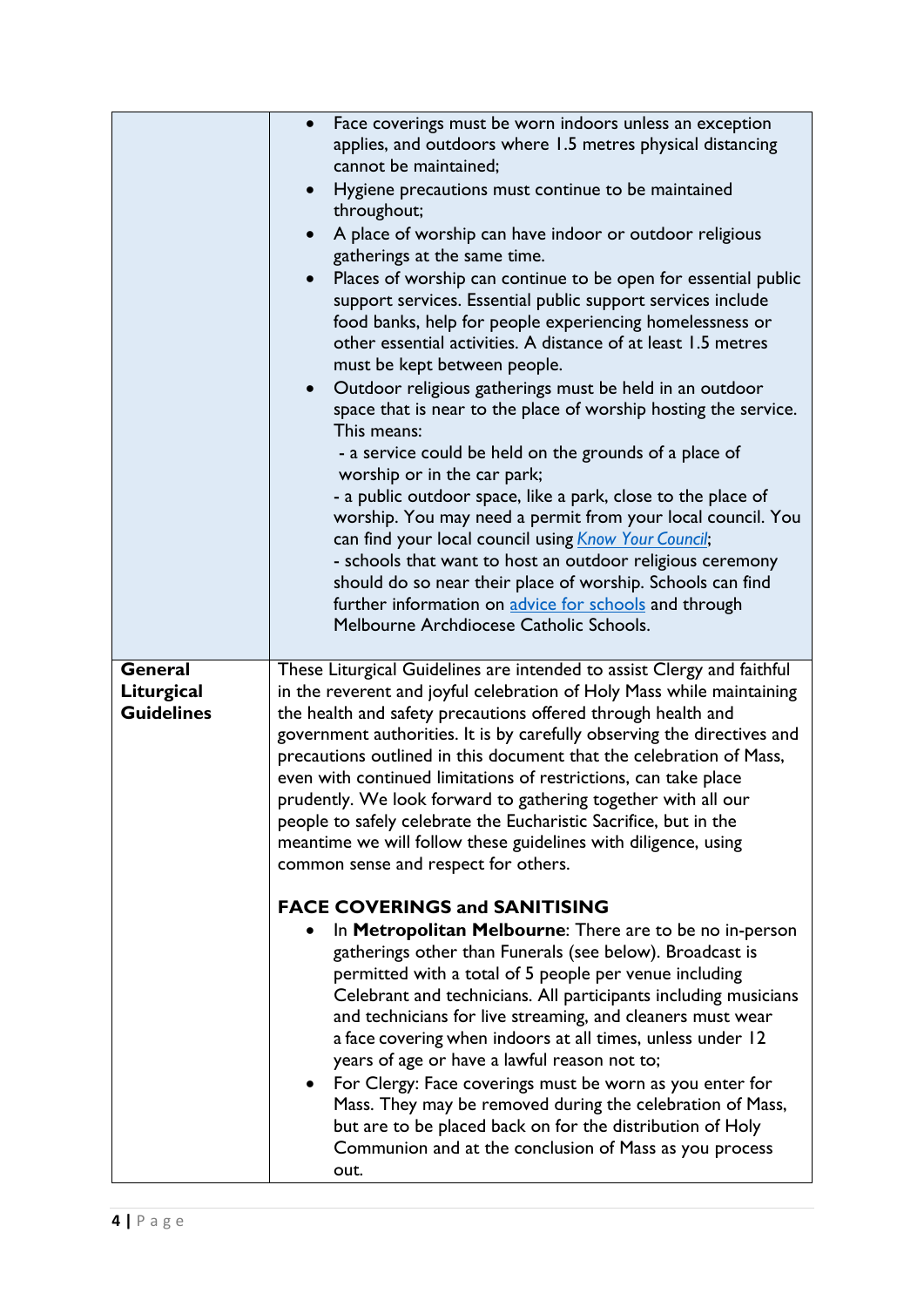| • In Regional Victoria - all people must carry a face covering<br>when they leave home unless they have a lawful reason not<br>to. Face coverings must be worn indoors except if at home,<br>or if an exception applies, and must be worn outdoors where<br>1.5 metres physical distancing cannot be maintained.<br>• Sanitiser must continue to be used regularly throughout the<br>Liturgy, and celebrants must visibly sanitise before and after<br>the distribution of Holy Communion.                                                                                                              |
|---------------------------------------------------------------------------------------------------------------------------------------------------------------------------------------------------------------------------------------------------------------------------------------------------------------------------------------------------------------------------------------------------------------------------------------------------------------------------------------------------------------------------------------------------------------------------------------------------------|
| <b>SINGING</b> (see reference further below)                                                                                                                                                                                                                                                                                                                                                                                                                                                                                                                                                            |
| <b>LITURGY OF THE WORD</b><br>In Regional Victoria and Metropolitan Melbourne where<br>applicable (Funerals and Live Streaming):<br>All participants must wear a face covering when indoors at all<br>times, unless under 12years of age or have a lawful reason<br>not to.<br>• The reader may lower his/her face covering for the readings.<br>This applies as well for the Universal Prayer.<br>• This same direction is extended for a cantor (or singers<br>where further numbers permit): when the cantor is singing,<br>the face covering may be lowered. It must be worn at all<br>other times. |
| <b>LITURGY OF THE EUCHARIST</b><br>The hosts to be consecrated for the faithful should be placed<br>on a separate Paten (or Ciborium) to the Paten holding the<br>host that the priest will consume.<br>All concelebrating priests must instinct, thereby<br>$\bullet$<br>receiving the Body and Blood of Jesus Christ.                                                                                                                                                                                                                                                                                 |
| <b>HOLY COMMUNION</b><br>The following information is designed to allow for the distribution of Holy<br>Communion at Mass in a safe manner for both ministers and<br>communicants. All liturgical norms that govern the ordinary distribution of<br>Holy Communion are observed in these norms, preserving the integrity of<br>the celebration and distribution of the Eucharist.                                                                                                                                                                                                                       |
| With the movement for Victoria into the COVIDSafe planning phase<br>we are now able to gather in greater numbers and to again receive<br>Holy Communion. Receiving Our Lord in this way is a moment of<br>great significance and of personal intimacy with Jesus, and the Church<br>wants to ensure it is done with dignity and respect.                                                                                                                                                                                                                                                                |
| The Archbishop has reviewed the measures that had been in place<br>for the safe distribution of Holy Communion. The Sacrament may be<br>received without restriction both on the tongue and in the hand at                                                                                                                                                                                                                                                                                                                                                                                              |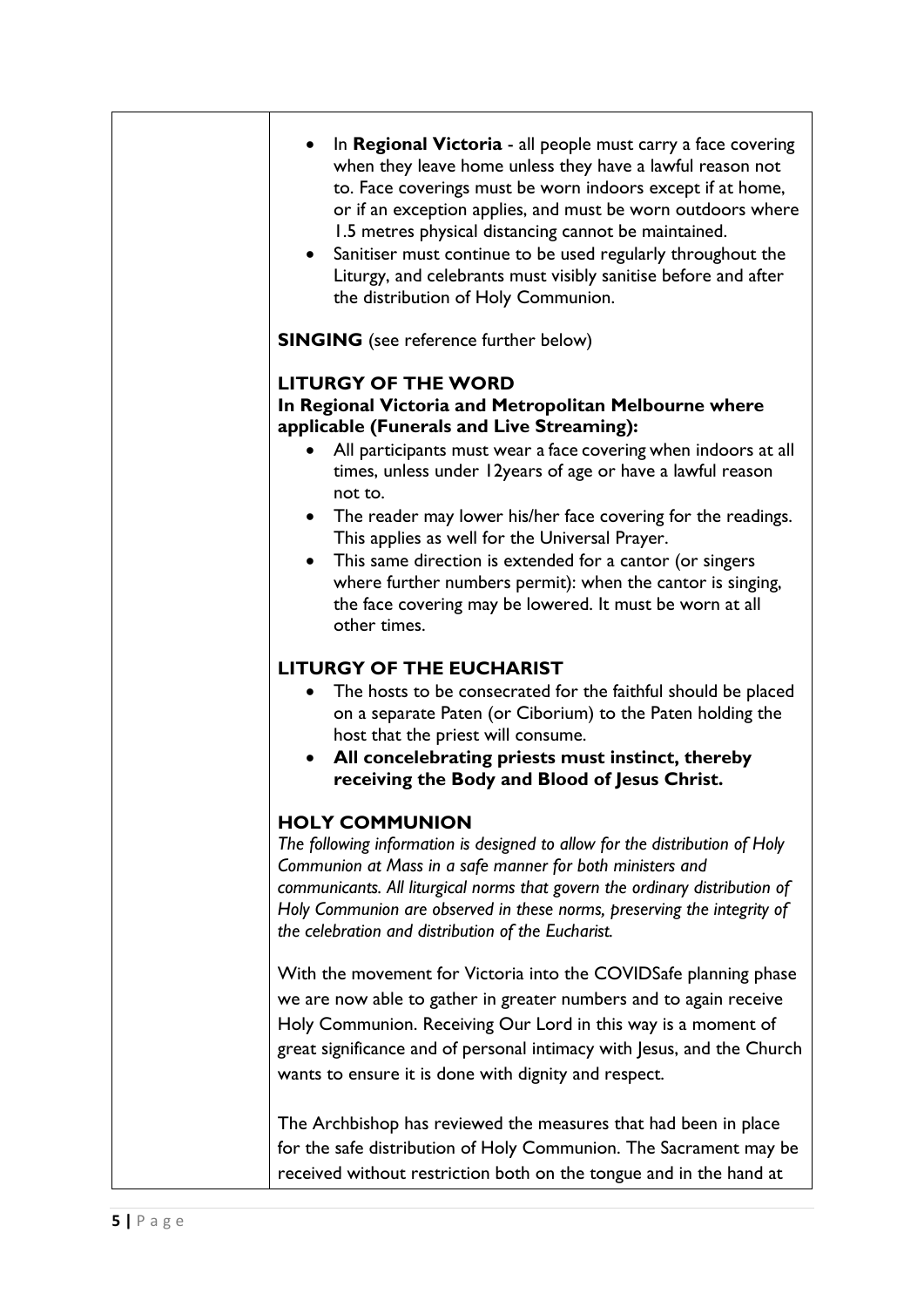|                          | the decision of the person who is distributing Holy Communion. The      |
|--------------------------|-------------------------------------------------------------------------|
|                          | Archbishop leaves it to each minister distributing the sacrament to     |
|                          | determine whether they feel comfortable doing so on the tongue at       |
|                          | this stage. Everyone is asked to be patient - we have a number of       |
|                          | clergy and people who are in a high risk category for their health due  |
|                          | to age or other factors, so the lifting of this provision is subject to |
|                          | the minister in each circumstance. Ministers are asked to show care     |
|                          | and regard for communicants, most of whom have not been at Mass         |
|                          | in any regular way for most of the year.                                |
|                          |                                                                         |
|                          | All participants must wear a face covering when indoors at all times,   |
|                          | unless under 12years of age or have a lawful reason not to;             |
|                          | The following directions are recommended:                               |
|                          | The Priest or (minister) and Communicant:                               |
|                          | In Regional Victoria, and Metropolitan Melbourne where                  |
|                          | permitted:                                                              |
|                          | Face Coverings are to be worn for the distribution of Holy              |
|                          | Communion.                                                              |
|                          | Communicants are only to receive the Host, there is to be no            |
|                          | sharing of the Chalice.                                                 |
|                          | Instructions on receiving Holy Communion should be given                |
|                          | to communicants at the time of the Fraction Rite.                       |
|                          | Minister sanitises hands before beginning distribution.                 |
| $\blacksquare$           | Each communicant comes forward to a place approximately                 |
|                          | 1.5 metres away from the minister and removes one side of               |
|                          | their mask, and sanitises their hands at a sanitation station           |
|                          | provided nearby.                                                        |
|                          | The communicant then enters into dialogue with the minister:            |
|                          | "Body of Christ"; "Amen." from the 1.5 metre distance.                  |
| $\overline{\phantom{0}}$ | Minister places the host slightly above the outstretched and            |
|                          | flat hands of the communicant who receives the Blessed                  |
|                          | Sacrament then steps to the side to place the host on their             |
|                          | tongue.                                                                 |
|                          | The communicant replaces their face covering and returns to             |
|                          | their seat.                                                             |
| -                        | During the distribution of Communion, if the minister makes             |
|                          | physical contact with the communicant, the minister will be             |
|                          | required to sanitise his hand thoroughly. For such                      |
|                          | sanitisation to be possible, a table with hand sanitiser should         |
|                          | also be placed in proximity to the minister distributing                |
|                          | Communion.                                                              |
|                          | Minister must sanitise their hands after completing                     |
|                          | distribution.                                                           |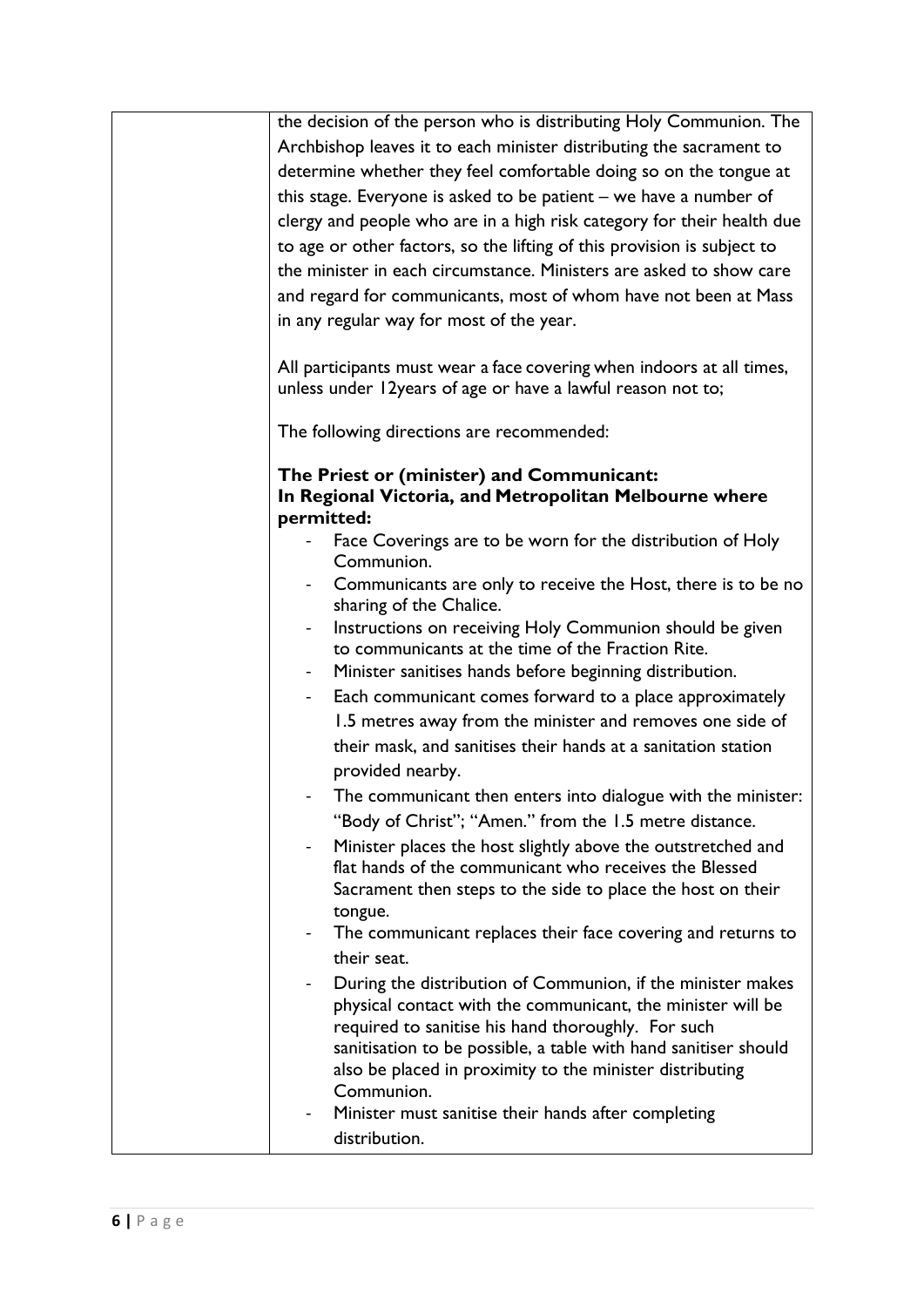|                       | Those receiving Holy Communion on the tongue should be                                                                                     |
|-----------------------|--------------------------------------------------------------------------------------------------------------------------------------------|
|                       | requested to present last. It is advised that sanitation take                                                                              |
|                       | place between each communicant in this instance.                                                                                           |
|                       |                                                                                                                                            |
| <b>Singing</b>        | Singing is permitted. Group singing is safest when the following                                                                           |
|                       | measures are applied:                                                                                                                      |
|                       | In Regional Victoria, and Metropolitan Melbourne                                                                                           |
|                       | where permitted, face coverings must be worn by the                                                                                        |
|                       | congregation when singing indoors, and face coverings                                                                                      |
|                       | must be worn by cantors or choirs indoors. They may be<br>removed during period of singing but must be replaced                            |
|                       | and worn otherwise;                                                                                                                        |
|                       |                                                                                                                                            |
|                       | Singing outside or in a well-ventilated room (with windows<br>open);                                                                       |
|                       | Physical distancing of at least 2 metres between each                                                                                      |
|                       | person while singing;                                                                                                                      |
|                       | Short performances (of less than an hour);                                                                                                 |
|                       | singing softly.                                                                                                                            |
|                       | Fans, free standing or ceiling, are not recommended for use in                                                                             |
|                       | enclosed indoor spaces for singing. Performers should be 5 meters                                                                          |
|                       | from the audience where practical.                                                                                                         |
|                       |                                                                                                                                            |
|                       |                                                                                                                                            |
| <b>Private</b>        | Places of worship are open for private worship, for example                                                                                |
| Worship               | individual prayer.                                                                                                                         |
|                       |                                                                                                                                            |
|                       | In Regional Victoria, and Metropolitan Melbourne<br>$\bullet$                                                                              |
|                       | where permitted, face coverings must be worn by anyone<br>attending indoor prayer;                                                         |
|                       | There is no specific limit on, or time for private prayer in                                                                               |
|                       | Regional Victoria, but all distancing, hygiene and density                                                                                 |
|                       | quotients must be met. This should form part of the                                                                                        |
|                       | COVIDsafe plan. Note record keeping requirements below.                                                                                    |
|                       |                                                                                                                                            |
| <b>Record Keeping</b> | All venues, including those of faith organisations, must apply the four<br>square metre rule and use electronic record keeping through the |
|                       | free Victorian Government QR Code Service.                                                                                                 |
|                       |                                                                                                                                            |
|                       | The 15-minute threshold has been removed and all venue attendees                                                                           |
|                       | must register.                                                                                                                             |
| <b>Signage</b>        | Where a place of worship has a publicly accessible space, faith                                                                            |
|                       | organisations must display signage at each public entry to each<br>indoor and outdoor space, indicating maximum capacity, COVIDSafe        |
|                       | hygiene and physical distancing requirements.                                                                                              |
| Cleaning              | Faith organisations should ensure shared spaces and public spaces are                                                                      |
|                       | cleaned with disinfectant regularly, with high touch surfaces cleaned                                                                      |
|                       | twice each day. Shared equipment should be cleaned between uses.                                                                           |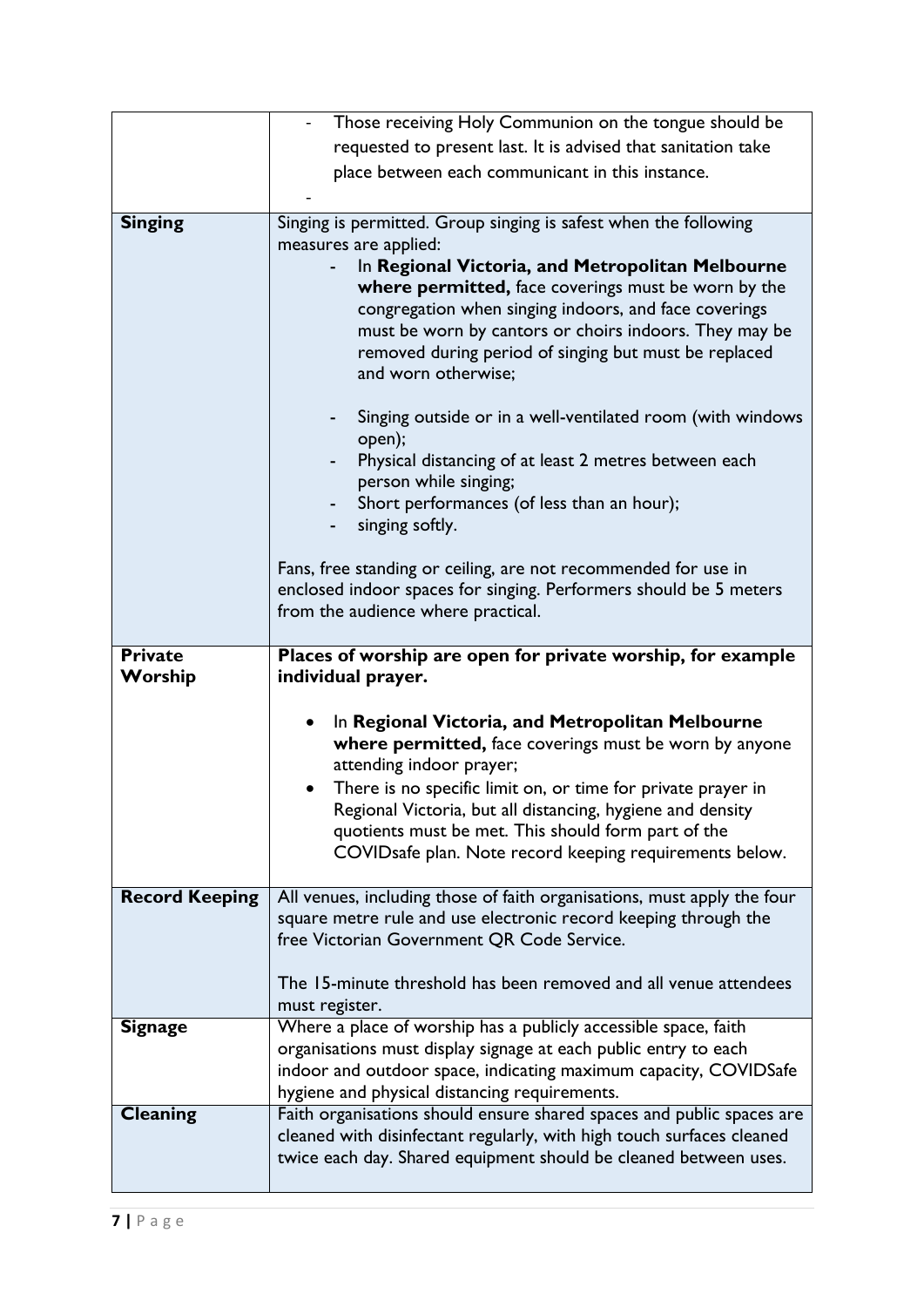|                 | • Reusable and communal resources such as service sheets, religious<br>texts, etc. may be used but must be cleaned between uses. It is<br>recommended that single use print outs be used, or people should<br>be encouraged to bring their own items of significance.<br>• Devotional items may be left in place but must be venerated in<br>ways that do not involve touching or kissing them (such as by bowing<br>or other faith appropriate action).                                                      |
|-----------------|---------------------------------------------------------------------------------------------------------------------------------------------------------------------------------------------------------------------------------------------------------------------------------------------------------------------------------------------------------------------------------------------------------------------------------------------------------------------------------------------------------------|
| <b>Weddings</b> | Weddings can be held indoors or outdoors under the following<br>conditions:                                                                                                                                                                                                                                                                                                                                                                                                                                   |
|                 | In Regional Victoria, Weddings are permitted with no more<br>than 10 people (including the two persons being married,<br>celebrant, two witnesses).<br>In Metropolitan Melbourne, Weddings are not permitted unless<br>end of life or for deportation reasons, and then may only involve 5<br>persons (including the two persons being married, celebrant, two                                                                                                                                                |
|                 | witnesses)                                                                                                                                                                                                                                                                                                                                                                                                                                                                                                    |
|                 | Where applicable, a place of worship must apply the four square<br>metre rule to ensure people have enough room to maintain 1.5<br>metres distance between them. The square metre rule includes the<br>couple and the celebrant, but not the photographer. Children under<br>babies 12 months of age are not included.                                                                                                                                                                                        |
|                 | Where applicable, face coverings must be worn by all<br>participants indoors, except the Bride and Groom who do<br>not need to wear face coverings during the ceremony.<br>Face coverings can be removed for photos, but people must<br>$\bullet$<br>be encouraged to stay 1.5m away from others.<br>Hygiene precautions must be maintained throughout;<br>It is strongly recommended that fitted face coverings be worn<br>outdoors when a distance of 1.5 metres from other people<br>cannot be maintained. |
|                 | A photographer is not counted as a guest under the wedding<br>gathering limits. There is no limit on the number of<br>photographers or videographers for each wedding. When<br>taking photos, a photographer should always stay 1.5 metres<br>away from others.<br>Following a wedding, the church must be cleaned.                                                                                                                                                                                           |
| <b>Funerals</b> | Funerals can be held indoors or outdoors under the following                                                                                                                                                                                                                                                                                                                                                                                                                                                  |
|                 | conditions:<br>In Regional Victoria, Funerals are permitted with no more<br>than 50 people (and those necessary to conduct the<br>funeral);                                                                                                                                                                                                                                                                                                                                                                   |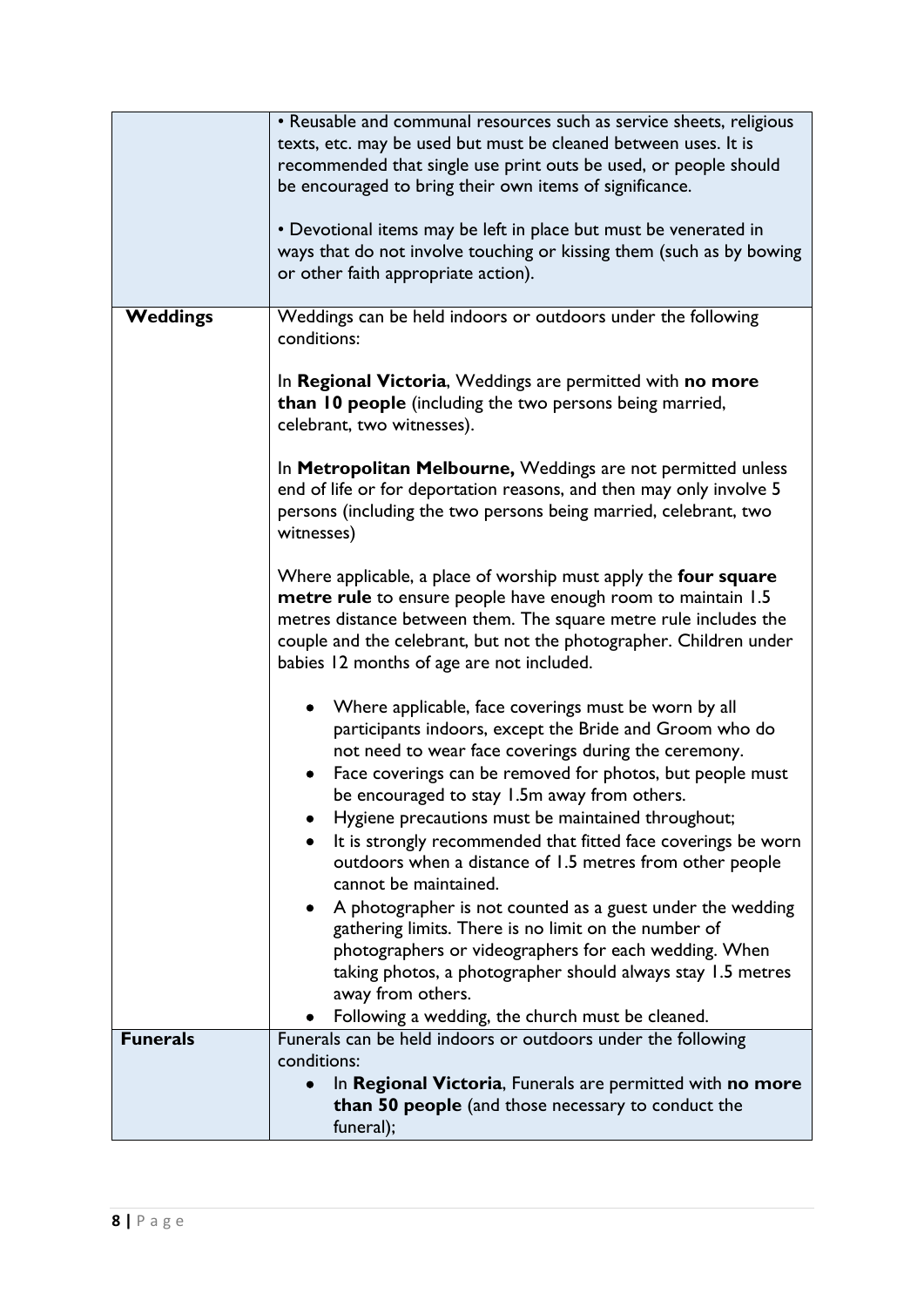|                 | In Metropolitan Melbourne, Funerals are permitted with                     |
|-----------------|----------------------------------------------------------------------------|
|                 | no more than 10 people (and those necessary to conduct                     |
|                 | the funeral);                                                              |
|                 | Children under 12 months old are not counted towards this<br>$\bullet$     |
|                 | cap;                                                                       |
|                 | Places of worship must apply the four square metre rule<br>$\bullet$       |
|                 | to ensure people have enough room to maintain 1.5 metres                   |
|                 | distance between them;                                                     |
|                 | Face coverings must be worn by all participants including<br>$\bullet$     |
|                 | those conducting the funeral and any technicians or                        |
|                 | musicians;                                                                 |
|                 | The square metre rule doesn't include the people required to<br>$\bullet$  |
|                 | conduct the funeral;                                                       |
|                 | Hygiene precautions must be maintained throughout;<br>$\bullet$            |
|                 | It is strongly recommended that fitted face coverings be worn<br>$\bullet$ |
|                 | outdoors when a distance of 1.5 metres from other people                   |
|                 | cannot be maintained;                                                      |
|                 | Permission is granted to hold the funeral liturgy in a funeral             |
|                 | parlour, if the family so wish;                                            |
|                 | Following a funeral, the church must be cleaned.                           |
|                 |                                                                            |
| <b>Baptisms</b> | Baptisms may be celebrated in Regional Victoria under the latest           |
|                 | outdoor and indoor religious gathering limits                              |
|                 |                                                                            |
|                 | All participants must wear a face covering when indoors at all             |
|                 | times, unless under 12years of age or have a lawful reason                 |
|                 | not to. Even with a face covering, participants should keep at             |
|                 | least 1.5 metres distance between themselves and others                    |
|                 | (unless they are people that live with each other). A face                 |
|                 | covering should be worn outdoors if a distance of 1.5 metres               |
|                 | cannot be maintained from other people;                                    |
|                 | Face coverings can be removed for photos, but people must                  |
|                 | be encouraged to stay 1.5m away from others.                               |
|                 | Baptism by immersion or baptisms using already blessed                     |
|                 | water are to be avoided. Fresh water is to be used in every                |
|                 | individual instance of baptism, and immediately drained                    |
|                 | afterwards;                                                                |
|                 | Fresh water is blessed and used for each baptism;                          |
|                 | The child to be baptised is held by the parents throughout;                |
|                 | The welcoming blessing of the child is done by the priest                  |
|                 | without physical contact with the child;                                   |
|                 | The two anointings are done using single-use cotton buds;                  |
|                 | The water is poured by the priest on the head of the child                 |
|                 | from above;                                                                |
|                 | The dressing of the child in a white garment is done by the                |
|                 | parents;                                                                   |
|                 | The lighting of the candle is done by the person holding the               |
|                 | candle;                                                                    |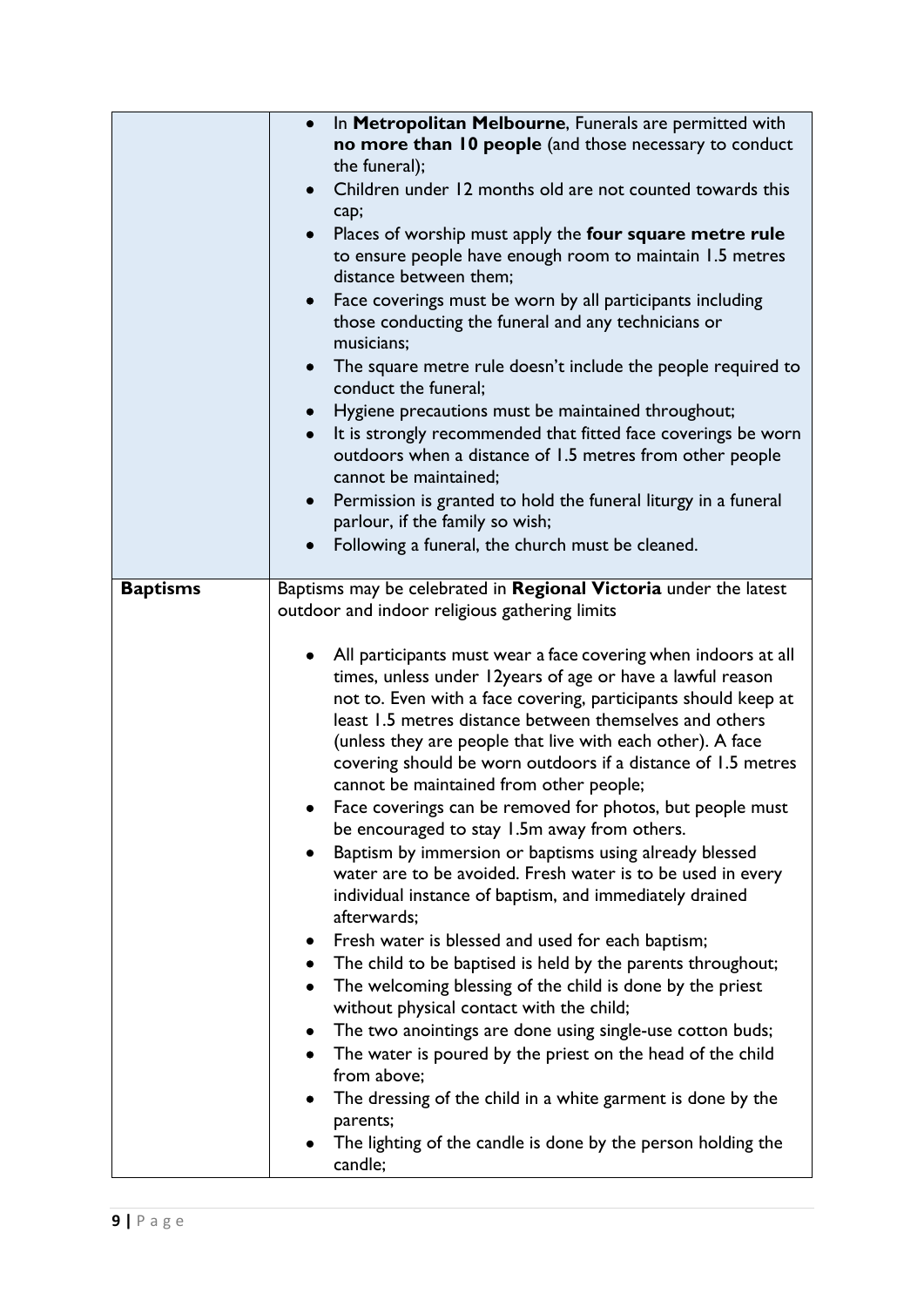| <b>Penance</b>       | It is strongly recommended that fitted face coverings be worn<br>$\bullet$<br>indoors and outdoors when a distance of 1.5 metres from<br>other people cannot be maintained;<br>Hygiene precautions must be maintained throughout;<br>$\bullet$<br>Following a Baptism indoors, the church must be cleaned.<br>In Regional Victoria, First and Second Rite of Reconciliation may<br>be celebrated. All hygiene and distancing measures must be met at all<br>times.<br>Face coverings must be worn indoors at all times;<br>$\bullet$                                                                                                                                                                                                                                                                                                                                                                                                                                                                                                                                                                                    |
|----------------------|-------------------------------------------------------------------------------------------------------------------------------------------------------------------------------------------------------------------------------------------------------------------------------------------------------------------------------------------------------------------------------------------------------------------------------------------------------------------------------------------------------------------------------------------------------------------------------------------------------------------------------------------------------------------------------------------------------------------------------------------------------------------------------------------------------------------------------------------------------------------------------------------------------------------------------------------------------------------------------------------------------------------------------------------------------------------------------------------------------------------------|
|                      | The 15 mins threshold has been removed, and Record<br>$\bullet$<br>Keeping is now mandatory;<br>If there arises an urgent need to impart sacramental                                                                                                                                                                                                                                                                                                                                                                                                                                                                                                                                                                                                                                                                                                                                                                                                                                                                                                                                                                    |
|                      | absolution to several people together out of grave necessity<br>(eg. to a group of persons in a hospital setting who are dying<br>from Coronavirus), then permission is to be sought from the<br>Regional Vicar. The provisions of Can.961 and 962 are to be<br>met and applied for validity.                                                                                                                                                                                                                                                                                                                                                                                                                                                                                                                                                                                                                                                                                                                                                                                                                           |
| <b>Confirmations</b> | Confirmations must be postponed in Metropolitan<br>Melbourne at this present time.                                                                                                                                                                                                                                                                                                                                                                                                                                                                                                                                                                                                                                                                                                                                                                                                                                                                                                                                                                                                                                      |
|                      | In Regional Victoria only:                                                                                                                                                                                                                                                                                                                                                                                                                                                                                                                                                                                                                                                                                                                                                                                                                                                                                                                                                                                                                                                                                              |
|                      | - In consultation with the Regional Vicar, Parish Priests are delegated<br>to determine locally whether Confirmation will be conferred within<br>Mass or without Mass;<br>- Locations for consideration include: inside the parish church<br>(according to permitted numbers); outside the parish church<br>(provided due reverence can be observed); or in a suitably prepared<br>and decorated school hall according to the permitted single-class<br>numbers (parents would not be permitted);<br>- Each local community can determine the days and times most<br>suitable for their celebrations. The Office of the Vicar General is to<br>be kept informed of the schedule;<br>- In consultation with the Regional Vicar, in parishes with large<br>numbers of candidates, a parish priest may enlist another parish<br>priest from a neighbouring parish to assist with some sessions;<br>- When possible, pastors should provide live-streaming services of<br>the celebration of the Order of Confirmation. This will offer the<br>Confirmandi and families happy memories about this important<br>celebration. |
|                      | <b>B. The Celebration</b><br>- The Sacrament is to be celebrated using the approved Rite of<br>Confirmation (within Mass or Outside of Mass);<br>- All participants, including the celebrant, must wear face<br>coverings unless they are under 12 years of age or have a<br>lawful reason not to;                                                                                                                                                                                                                                                                                                                                                                                                                                                                                                                                                                                                                                                                                                                                                                                                                      |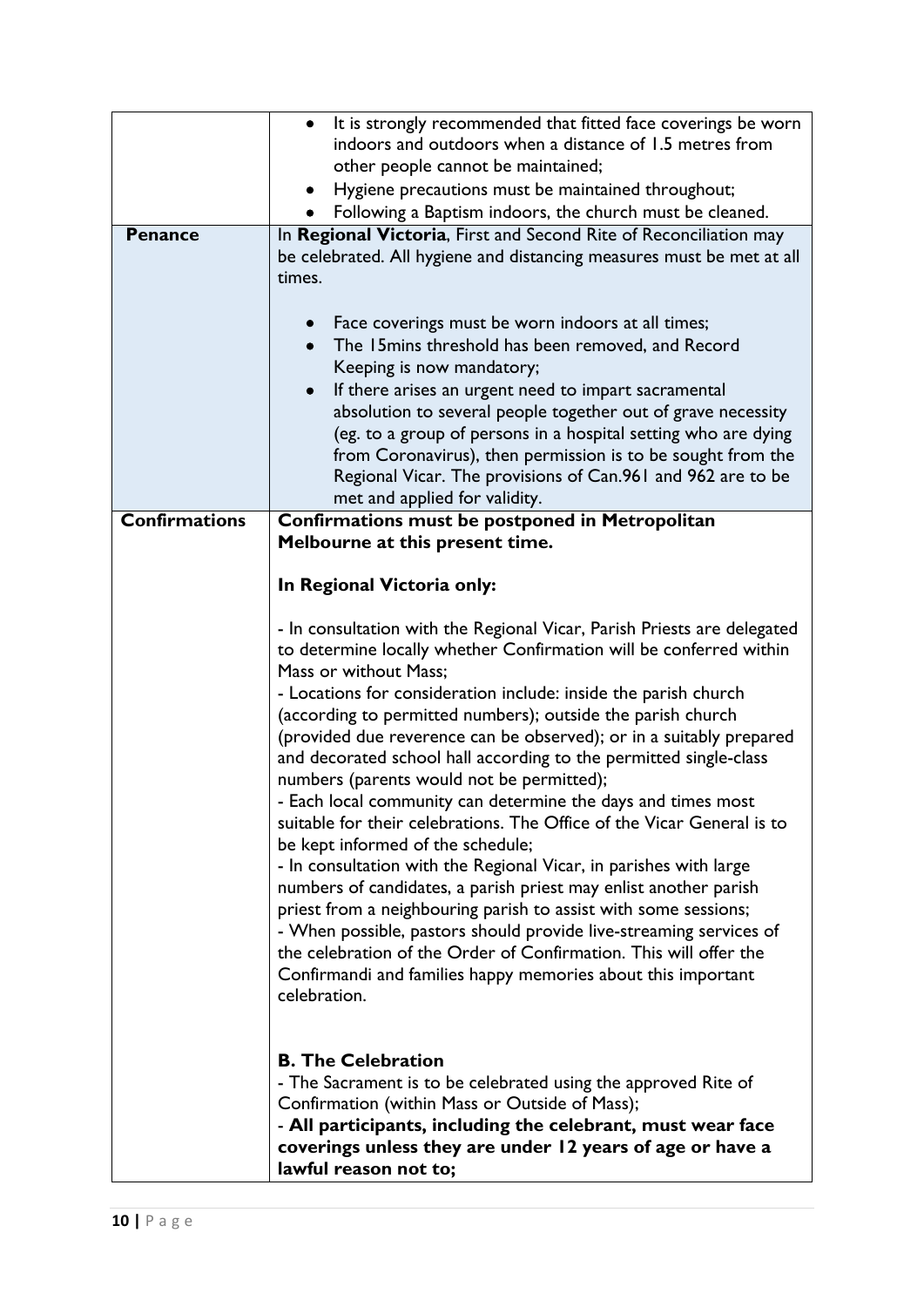| - The four square rule for a Place of Worship must be                                                                                 |
|---------------------------------------------------------------------------------------------------------------------------------------|
| applied;                                                                                                                              |
| - Conduct all standard protocols for preparing and sanitising the                                                                     |
| liturgical space before and after the celebration;                                                                                    |
| - The Priest is to follow the health and safety guidelines enumerated                                                                 |
| in the Archdiocesan guidelines for the celebration of the Mass;                                                                       |
| - Prior to the start of the liturgy, a small table should be placed                                                                   |
| appropriately that would hold the Sacred Chrism, a purificator,                                                                       |
| sufficient cotton swabs (I for each candidate), and an empty                                                                          |
| container (with a lid) to act as a receptacle for the disposal of the                                                                 |
| swabs;                                                                                                                                |
| - The Priest, the candidate for Confirmation (if over the age of 12),                                                                 |
| and the proxy sponsor/sponsor are to wear a face covering                                                                             |
| throughout the sacramental action.                                                                                                    |
| <b>C. Gestures during Confirmation</b>                                                                                                |
| The Laying on of Hands:                                                                                                               |
| This is to take place by a gesture of extending your hands over and                                                                   |
| above the heads of the group of candidates to be confirmed, as the                                                                    |
| Prayer of Confirmation is said. There is to be no physical contact                                                                    |
| with anyone to be confirmed.                                                                                                          |
|                                                                                                                                       |
| Anointing with Chrism:                                                                                                                |
| - The Sacred Chrism to be used during the Sacrament should be                                                                         |
| poured into a separate vessel than the one in which the Chrism is                                                                     |
| kept. The vessel must be sanitised properly before use.                                                                               |
| - The Priest is to sanitise his hands prior to the anointing with                                                                     |
| Chrism.                                                                                                                               |
| - A single-use cotton swab, dipped into the Chrism, must be used to                                                                   |
| anoint. There is to be no physical contact with the one being                                                                         |
| anointed. The tip of the cotton swab is used to anoint on the<br>forehead. The cotton bud is to be immediately disposed of after each |
| single use in the container provided. A new cotton bud is to be used                                                                  |
| for each person to be anointed.                                                                                                       |
| - The Priest should use sanitiser as often as needed.                                                                                 |
| - Any leftover Chrism in the vessel should be disposed of in the                                                                      |
| liturgically proper manner. It should not be returned to the container                                                                |
| in which the Chrism is usually stored.                                                                                                |
| - If needed, more Chrism can be obtained from the Cathedral in the                                                                    |
| usual way.                                                                                                                            |
|                                                                                                                                       |
| <b>Gesture of Peace:</b>                                                                                                              |
| The gesture of peace (eg. hand shake, the touching of the cheek), no                                                                  |
| longer envisaged in the current Ritual, is to be dispensed with                                                                       |
| entirely. The gesture is not to take place. The words of the exchange                                                                 |
| of peace, however, are still to be said.                                                                                              |
| <b>Other Actions:</b>                                                                                                                 |
|                                                                                                                                       |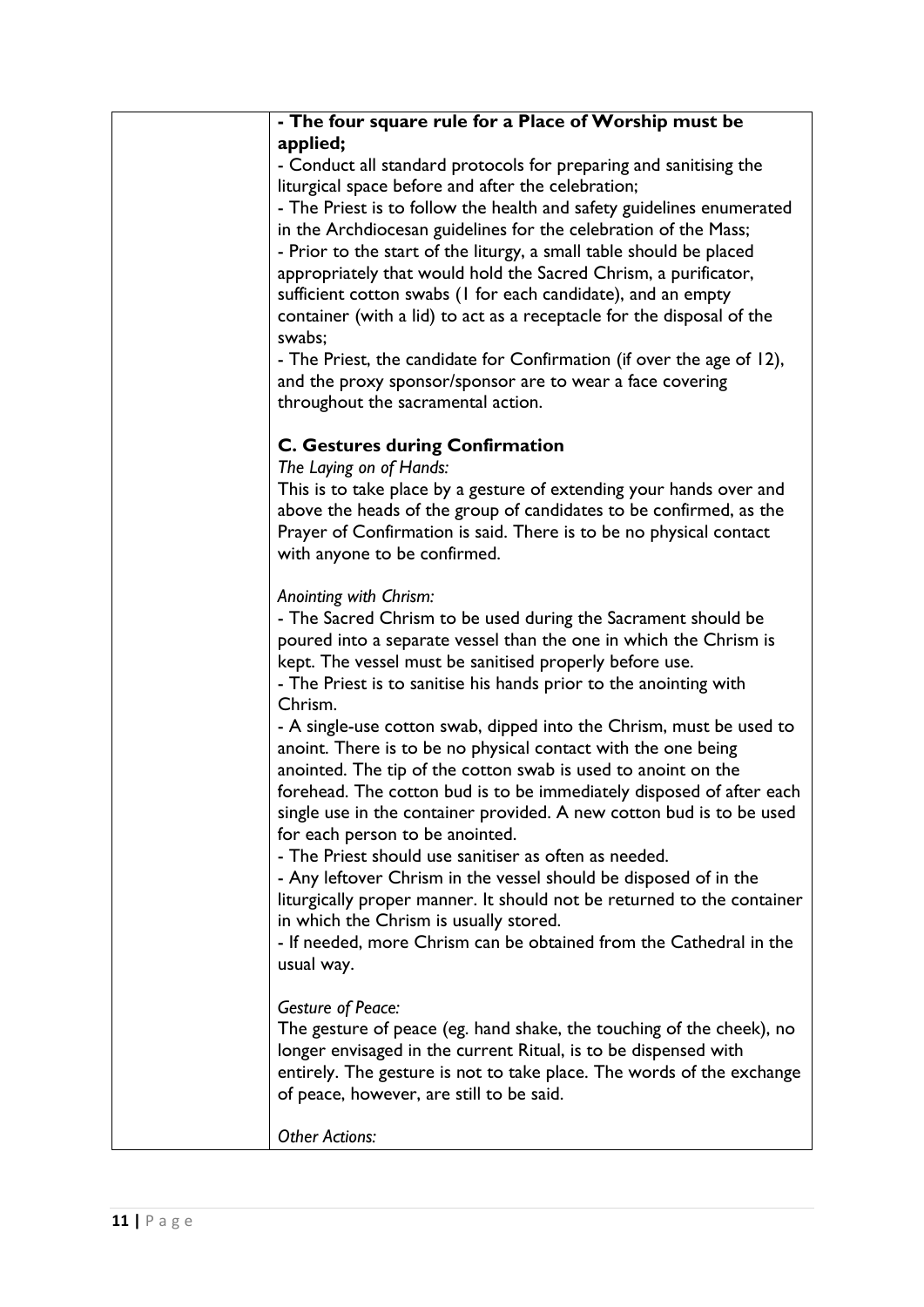|                                                               | All other gestures or symbolic actions involving physical contact or<br>sharing are not permitted (e.g. lighting of candles; presenting of<br>symbols for confirmation; issuing of certificates; etc.).<br>Sponsor/s:<br>If the density quotient for a church does not allow large enough<br>numbers to be present, it is encouraged that one proxy sponsor<br>stand in the place of the sponsors for all the candidates to be<br>confirmed in a single Liturgy. If adequate spacing and capacity allows,<br>each candidate may have their individual sponsor present along with<br>family. The sponsor is to remain near to the one to be confirmed,<br>but no physical contact is to be made. The sponsor is not to place<br>their hand upon the shoulder of the one to be confirmed, and must<br>wear their face covering at all times unless they are a member of the<br>household.<br><b>Other Considerations</b><br>- If pictures are requested by the Confirmandi for their families, it<br>should be taken in a planned and orderly manner so as to observe |
|---------------------------------------------------------------|---------------------------------------------------------------------------------------------------------------------------------------------------------------------------------------------------------------------------------------------------------------------------------------------------------------------------------------------------------------------------------------------------------------------------------------------------------------------------------------------------------------------------------------------------------------------------------------------------------------------------------------------------------------------------------------------------------------------------------------------------------------------------------------------------------------------------------------------------------------------------------------------------------------------------------------------------------------------------------------------------------------------------------------------------------------------|
|                                                               | physical distancing at all times.<br>- Simple gatherings after the celebration of Confirmation may take<br>place and must follow the directives under Social Gatherings.<br>- When recording in the Register the name of the priest who has<br>confirmed, note is to be made of the delegation granted by the<br>Regional Vicar, if appropriate. The same applies in notifying the Parish<br>of Baptism of the one confirmed. It is the Sponsor's name, not the<br>name of the proxy sponsor that should be registered.                                                                                                                                                                                                                                                                                                                                                                                                                                                                                                                                             |
| Livestreaming                                                 | Follows the indoor limits for gathering (see above for the rules on<br>spacing). Technicians must be included in this limit.<br>In both Regional Victoria and Metropolitan Melbourne,<br>technicians must wear face coverings.                                                                                                                                                                                                                                                                                                                                                                                                                                                                                                                                                                                                                                                                                                                                                                                                                                      |
| <b>Social</b>                                                 | For Regional Victoria only:                                                                                                                                                                                                                                                                                                                                                                                                                                                                                                                                                                                                                                                                                                                                                                                                                                                                                                                                                                                                                                         |
| <b>Gathering on</b><br><b>Church Sites</b>                    | Food or drink can be served for the purpose of hospitality<br>before or after a religious gathering, for example providing<br>congregants with tea, coffee and refreshments. It is<br>recommended that single use items are used to serve food or drink,<br>and that only designated people serve or distribute food or drinks.<br>(For example, one designated person uses the urn to dispense hot<br>water for tea, or one person serves food using tongs and gloves). No<br>self-serve buffet-style set ups should be used. Density capacity on any<br>church premises must also be met (I person per four square<br>metre rule and mandatory use of electronic record<br>keeping).                                                                                                                                                                                                                                                                                                                                                                              |
| <b>Public</b><br><b>Gatherings in</b><br><b>Public Spaces</b> | In Regional Victoria, up to 10 people are permitted from across<br>multiple households, friends and/or family, outdoors. Infants under<br>12 months not included in the cap.                                                                                                                                                                                                                                                                                                                                                                                                                                                                                                                                                                                                                                                                                                                                                                                                                                                                                        |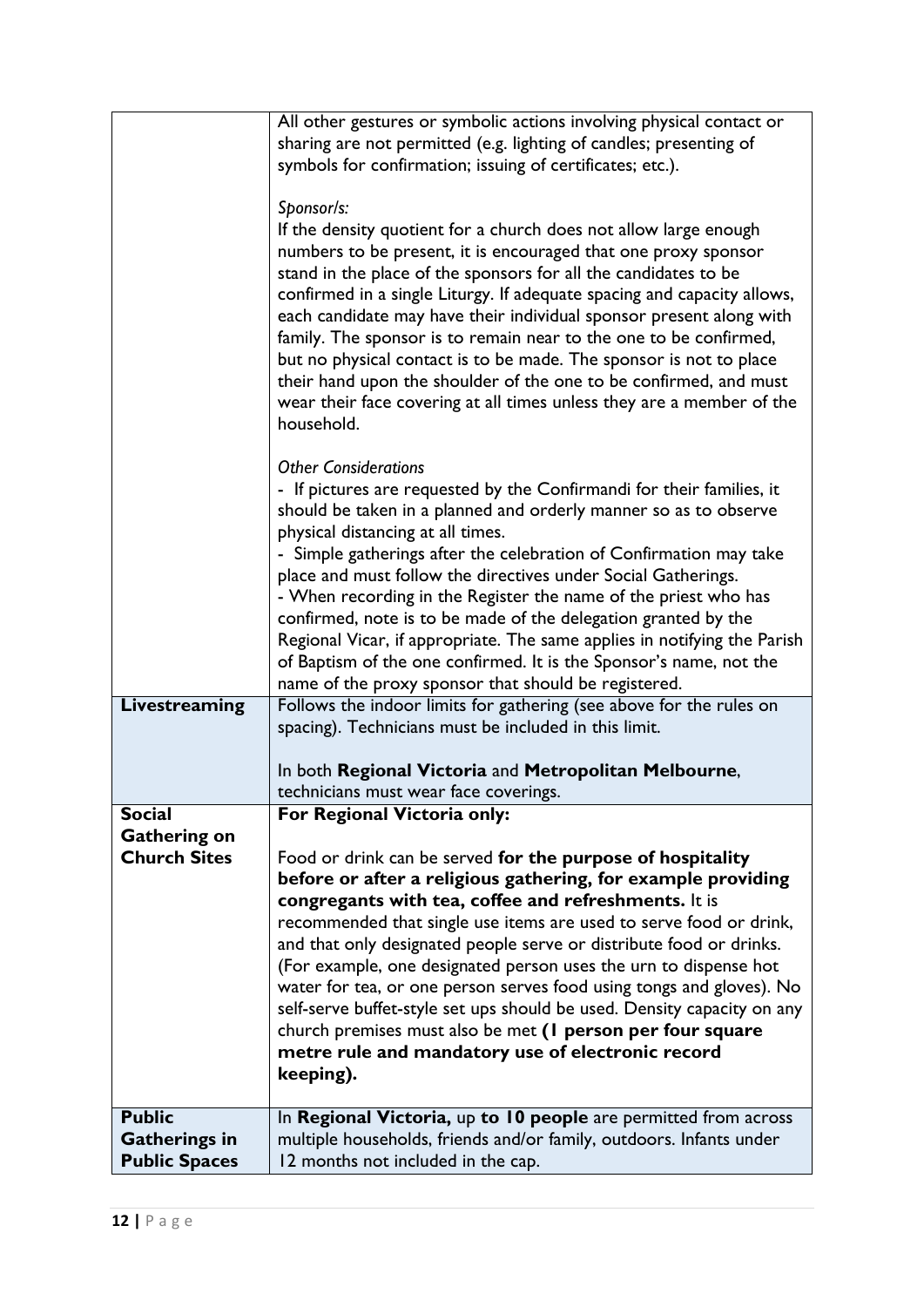| <b>Home Visits</b>                            | Public gatherings are not permitted in Metropolitan Melbourne<br>At this time.<br>A public place means an area that everyone can access, for<br>example a local park or the beach. It is strongly recommended that<br>fitted face coverings should be worn if the 1.5m distancing between<br>people cannot be maintained.<br>In Metropolitan Melbourne and Regional Victoria private<br>gatherings in the home are not currently permitted. Intimate<br>partners and single bubbles are an exception.                                                                                                                                                                                                                                                                                                                                                                                                                                                                                                                                          |
|-----------------------------------------------|------------------------------------------------------------------------------------------------------------------------------------------------------------------------------------------------------------------------------------------------------------------------------------------------------------------------------------------------------------------------------------------------------------------------------------------------------------------------------------------------------------------------------------------------------------------------------------------------------------------------------------------------------------------------------------------------------------------------------------------------------------------------------------------------------------------------------------------------------------------------------------------------------------------------------------------------------------------------------------------------------------------------------------------------|
| <b>Hospitals or</b><br><b>Care Facilities</b> | In Regional Victoria:<br><b>Hospitals:</b> Visitors permitted into aged care or other care facility<br>setting for end-of-life reasons and permitted purposes only s, as a<br>support partner for birth, or a parent to accompany a child.<br>Aged Care: Visitors permitted into aged care or other care facility<br>setting for end-of-life reasons and permitted purposes only.<br>In Metropolitan Melbourne:<br><b>Hospitals:</b> Visitors permitted into aged care or other care facility<br>setting for end-of-life reasons and permitted purposes only s, as a<br>support partner for birth, or a parent to accompany a child.<br>Aged Care: Visitors permitted into aged care or other care facility<br>setting for end-of-life reasons and permitted purposes only.<br>Visitors to any Hospital or Care Facility across Victoria<br>must wear a fitted face covering. Contact should be made<br>with the hospital or facility before visiting as they may have<br>additional requirements, conditions or restrictions for<br>visitors. |
|                                               | As previously communicated, when Anointing the Sick,<br>permission is given to lay on hands by holding them above,<br>rather than upon the head, so as to avoid physical contact.<br>The anointing is to be carried out by dipping a cotton wool<br>ball, cotton bud into the bottle of Oil (do not use an Oil<br>Stock).<br>Protective gloves could also be used, which can be disposed<br>of appropriately after a single use. Anointing the head would<br>be sufficient.<br>If Holy Communion is given, follow the guidelines below:<br>Instructions from the health or care facility regarding sanitising<br>and PPE; Wash hands or use a hand sanitiser once you enter a<br>home (if applicable) must be met;                                                                                                                                                                                                                                                                                                                             |